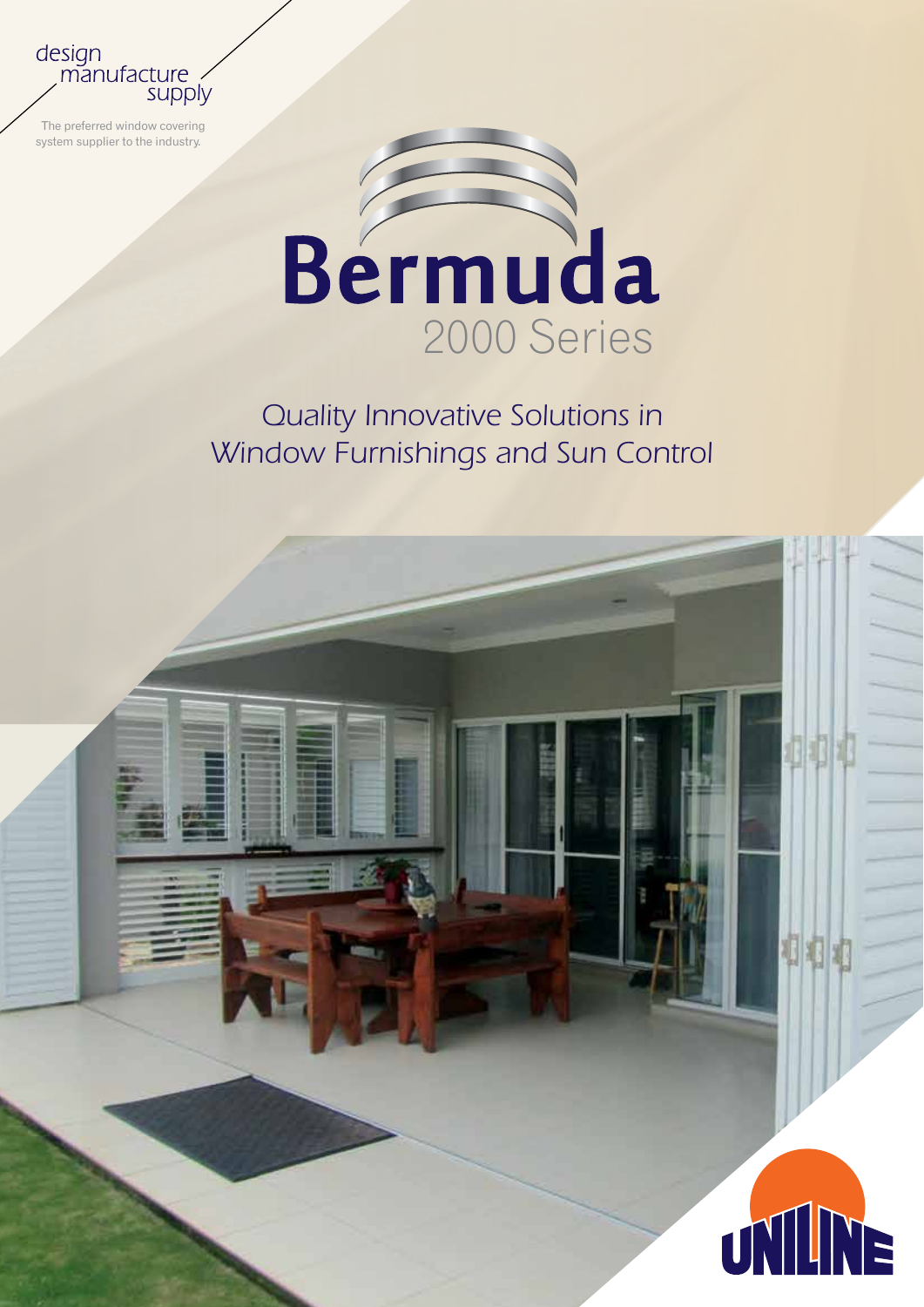### BERMUDA 2000 SERIES



Create and control with Bermuda 2000 Series Aluminium Shutters. The Bermuda 2000 Series has been designed as a modern, functional shutter which is aesthetically appealing for both exterior and interior use.

Using only the highest quality of finishes which is backed by a 7 year warranty on main components and 5 year warranty on hardware. Bermuda 2000 Series will create maintenance free durability and style to your home, office, or commercial environment.

Open or close blades - for your comfort.



Bermuda® 2000 Series Improves your Energy Efficiencies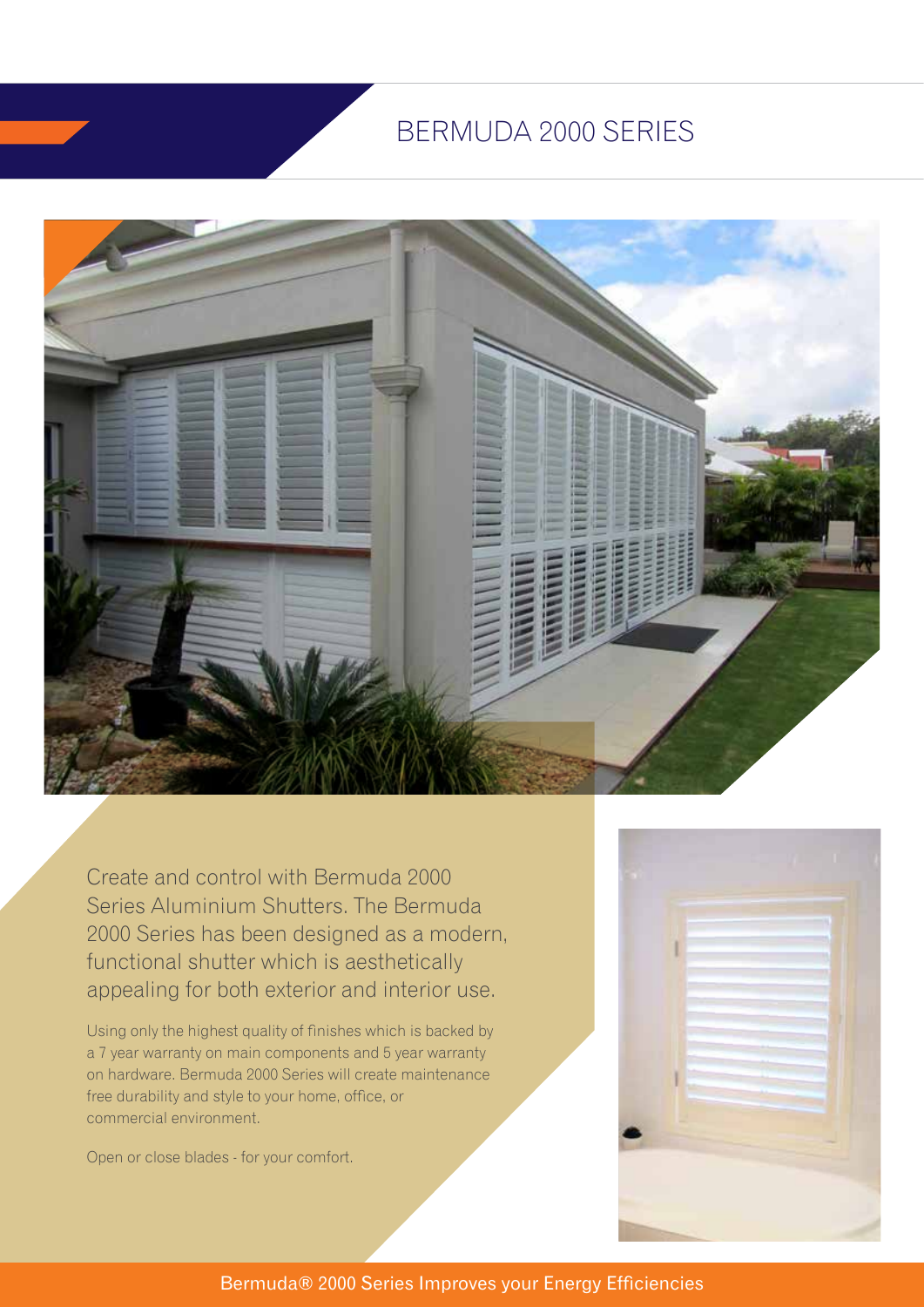

Bermuda 2000 Series can be adapted as a hinged door. Allowing increased access and light penetration to any internal room.

Bermuda 2000 Series utilises 90mm or 115mm blades providing an excellent opportunity for greater airflow, views or perfect for commercial applications.

Bermuda 2000 Series can be utilised as a sun control option while still having the options of locks and bi-folding.

# *CONTROL YOUR ACCESS*

Use Bermuda 2000 Series Aluminium shutters for Patios, Balconies, Outdoor Dining areas, Verandas, Carports, Internal or External window furnishings.



Green Star Ratings through Design Innovation in Sun Control Solutions